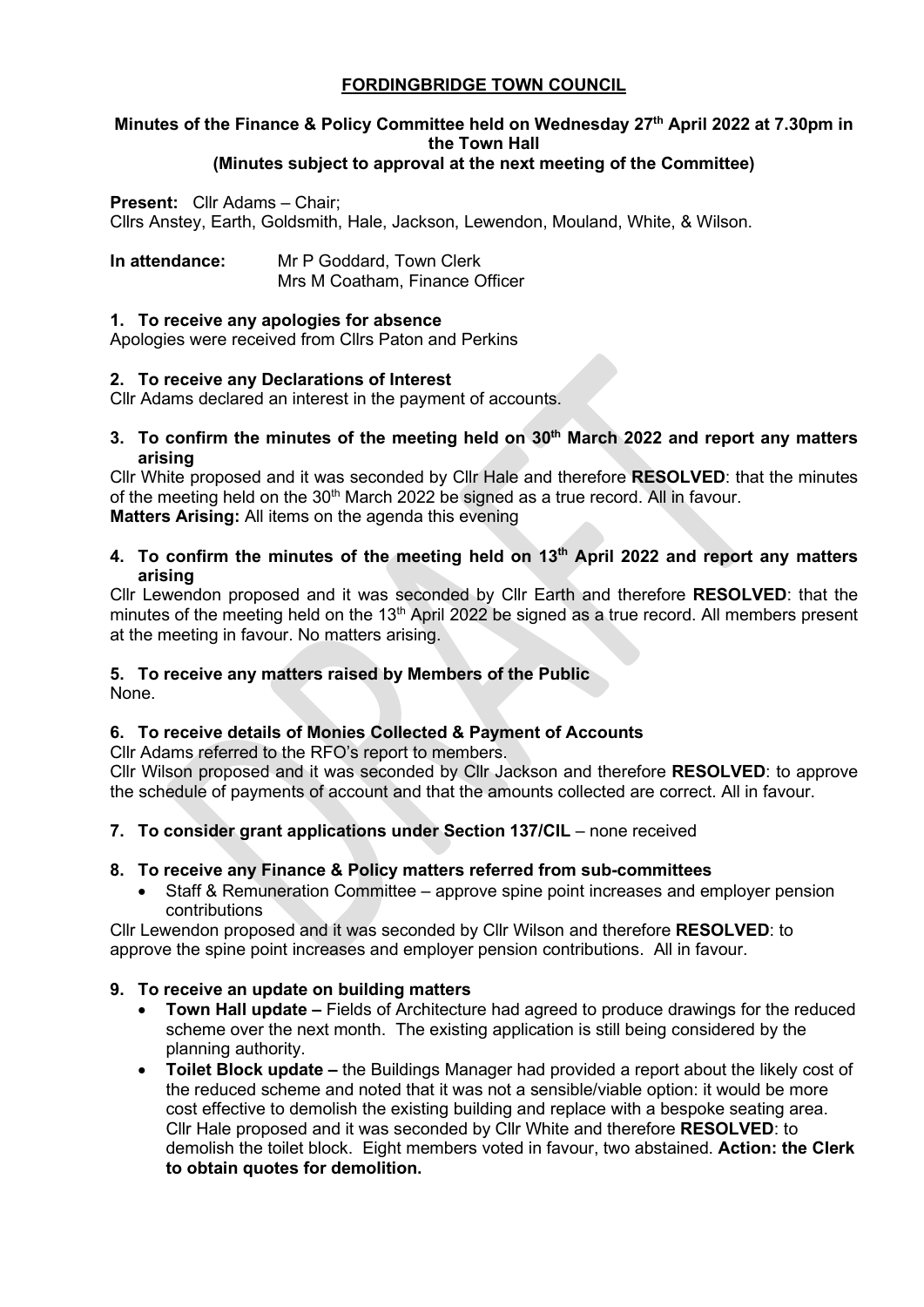## **10. To approve continued membership/affiliation of HALC/NALC and ICCM**

Discussion took place about the cost of these memberships, it was noted that both of these were of value to the officers, particularly in relation to policy updates and training.

Cllr Wilson proposed and it was seconded by Cllr Mouland and therefore **RESOLVED**: to approve continued membership/affiliation of HALC/NALC and ICCM. All in favour.

## **11. To discuss Buildings Management: fire policy and requirements**

It was noted that the Council were required to review its existing fire policy to ensure that all Council property was covered appropriately. Cllr White confirmed that a review was underway and a report would be made to Council in the next couple of months.

#### **12. To review the following policies and registers**

- Equality & Diversity Policy
- Social Media Policy
- Safeguarding Policy
- Expenses Policy Disciplinary Procedure

The above policies had been circulated prior to the meeting having been updated in line with current guidance. Cllr Earth proposed and it was seconded by Cllr Lewendon and there RESOLVED: to approve the policies listed. All in favour.

#### **13. To note any items of correspondence**

No correspondence

#### **14. To receive a report from the Clerk or any other relevant business**

- A member raised concern over the increase in dog waste at Sweatfords Water although this area was managed by NFDC it was agreed to review the signage.
- Concern was raised about the lack of water in the meadows and the impact on wildlife, NFDC have been notified.

#### **15. To note the date of the next meeting as 25th May 2022**

The meeting ended at 8:16 pm.